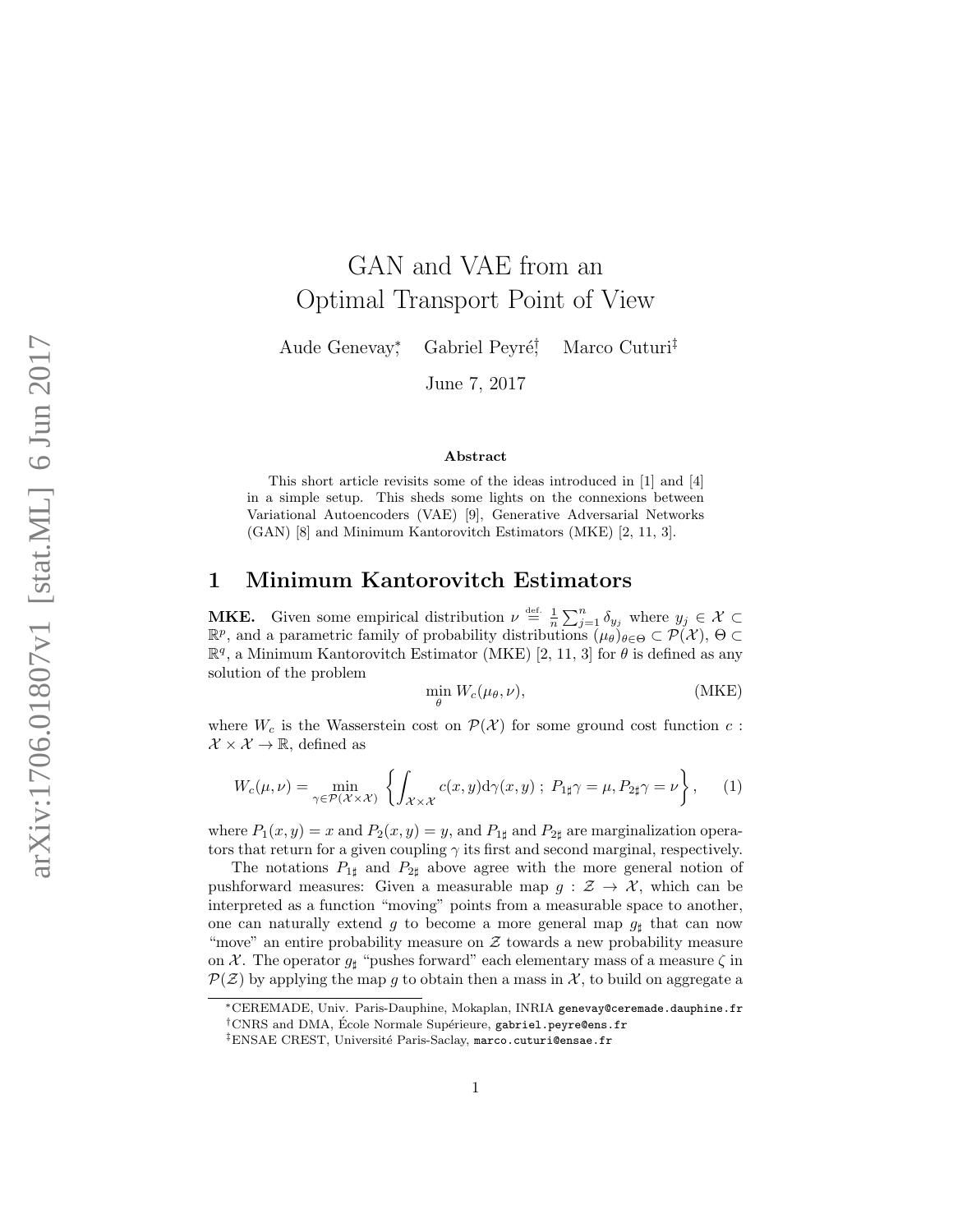new measure in  $\mathcal{P}(\mathcal{X})$  written  $g_{\sharp}\zeta$ . More rigorously, the pushforward measure of a measure  $\zeta \in \mathcal{P}(\mathcal{Z})$  by a map  $g : \mathcal{Z} \to \mathcal{X}$  is the measure denoted as  $g_{\sharp} \zeta$  in  $\mathcal{P}(\mathcal{X})$ such that for any set  $B \subset \mathcal{X}$ ,  $(g_{\sharp} \zeta)(B) \stackrel{\text{def.}}{=} \zeta(g^{-1}(B)) = \zeta(\{z \in \mathcal{Z} \; ; \; g(z) \in B\}).$ 



Figure 1: Left: illustration of density fitting using the Minimum Kantorovitch Estimator for a generative model. Middle and right: comparison of the GAN vs. VAE setups.

**MKE-GM.** The MKE approach can be used directly in the case where  $(\mu_{\theta})_{\theta}$ is a statistical model, namely a parameterized family of probability distributions with a given density with respect to a dominant base measure, as considered for instance with exponential families on discrete spaces in [11]. However, the MKE approach can also be used in a *generative model* setting, where  $\mu_{\theta}$  is defined instead as the push forward of a fixed distribution  $\zeta$  supported on a low dimensional space  $\mathcal{Z} \subset \mathbb{R}^d$ ,  $d \ll p$ , where the parameterization lies now in choosing a map  $g_{\theta} : \mathcal{Z} \mapsto \mathcal{X}$ , i.e.  $\mu_{\theta} = g_{\theta\sharp} \zeta$ , resulting in the following special case of the original (MKE) problem:

$$
\min_{\theta} E(\theta) \stackrel{\text{def}}{=} W_c(g_{\theta \sharp} \zeta, \nu), \tag{MKE-GM}
$$

The map  $g_{\theta}$  should be therefore thought as a "decoding" map from a low dimensional space to a high dimensional space. In such a setting, the maximum likelihood estimator is in general undefined or difficult to compute (because the support of the measures  $\mu_{\theta}$  are singular) while MKEs are attractive because they are always well defined.

# 2 Dual Formulation and GAN

Because (1) is a linear program, it has a dual formulation, known as the Kantorovich problem [13, Thm. 5.9]:

$$
E(\theta) = \max_{h, \tilde{h}} \left\{ \int_{\mathcal{Z}} h(g_{\theta}(z)) \mathrm{d}\zeta(z) + \int_{\mathcal{X}} \tilde{h}(y) \mathrm{d}\nu(y) ; h(x) + \tilde{h}(y) \leqslant c(x, y) \right\}.
$$
 (2)

where  $(h, \tilde{h})$  are continuous functions on X often called Kantorovich potentials in the literature.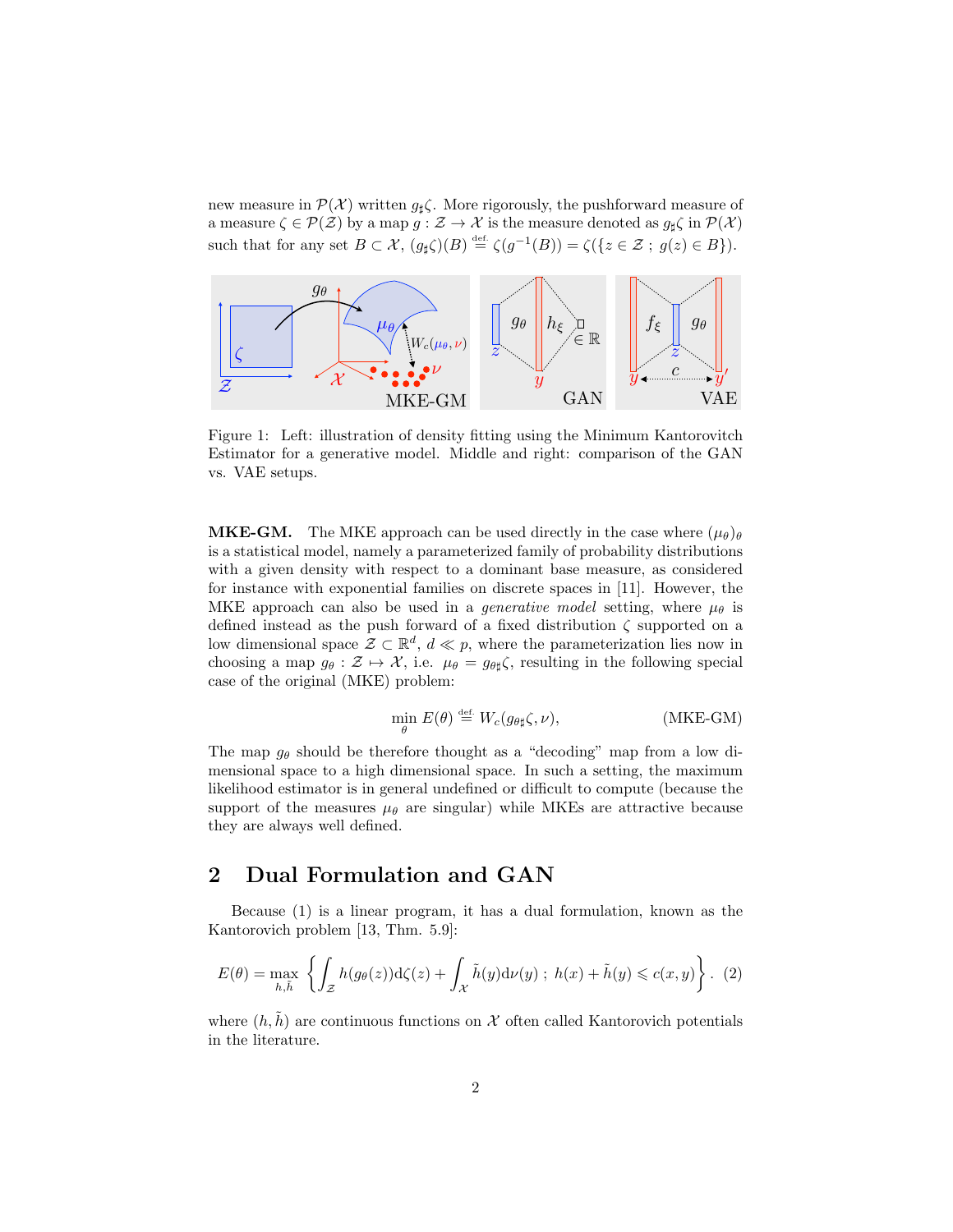In the dual formulation (2),  $\theta$  does not appear anymore in the constraints. Therefore, the gradient of E can be computed as

$$
\nabla E(\theta) = \int_{\mathcal{Z}} [\partial_{\theta} g_{\theta}(z)]^{\top} \nabla h^{\star} (g_{\theta}(z)) \mathrm{d}\zeta(z), \tag{3}
$$

where  $h^*$  is an optimal dual function solving (2). Here  $[\partial_{\theta}g_{\theta}(z)]^{\top} \in \mathbb{R}^{q \times p}$  is the adjoint of the Jacobian of  $\theta \mapsto g_{\theta}(z)$ , where q is the dimension of the parameter space Θ.

A key remark in Kantorovich's formulation is to notice that the cost of any pair  $(h, \tilde{h})$  can always be improved by replacing  $\tilde{h}$  in (2) by the c-transform  $h^c$ of h defined as

$$
h^c(y) \stackrel{\text{def.}}{=} \max_x c(x, y) - h(x),
$$

which is, indeed, given a candidate potential  $h$  for the first variable, the best possible potential that can be paired with  $h$  that satisfies the constraints of  $(2)$ (see [13, Thm. 5.9]). For this reason, one can parameterize problem (2) as depending on one potential function only.

A first approach to solve (2) is to remark that since  $\nu$  is discrete, one can replace the continuous potential  $\tilde{h}$  by the discrete vector  $(\tilde{h}(y_j))_j \in \mathbb{R}^n$  and impose  $h = (\tilde{h})^c$ . As shown in [6], the optimization over  $\tilde{h}$  can then be achieved using stochastic gradient descent.

Similarly to  $[1]$ , another approach is to approximate  $(2)$  by restricting the dual potential h to have a parametric form  $h = h_{\xi} : \mathcal{X} \to \mathbb{R}$  where  $\xi$  is a discriminative deep network (see Figure 1, center). This map  $h_{\xi}$  is often referred to as being an "adversarial" map. Plugging this ansatz in (2) leads to the Wasserstein-GAN problem

$$
\min_{\theta} \max_{\xi} \int_{\mathcal{Z}} h_{\xi} \circ g_{\xi}(z) d\zeta(z) + \sum_{j} h_{\xi}^{c}(y_{j}). \tag{WGAN}
$$

In the special case where  $c(x, y) = ||x - y||$ , one can prove that the mechanics of c-transforms result in the additional constraint that  $h = -h$ , subject to h being a 1-Lipschitz function, see [13, Particular case 5.4]. This is used in [1] to replace  $h_{\xi}^{c}$  by  $-h_{\xi}$  in (WGAN) and use a deep network made of ReLu units whose Lipschitz constant is upper-bounded by 1.

As a side-note, and as previously commented in the literature, there is at this point no empirical evidence that supports the idea that using discriminative deep networks that way can result in accurate approximations of Wasserstein distances. These alternative formulations provide instead a very useful proxy for a quantity directly related to the Wasserstein distance.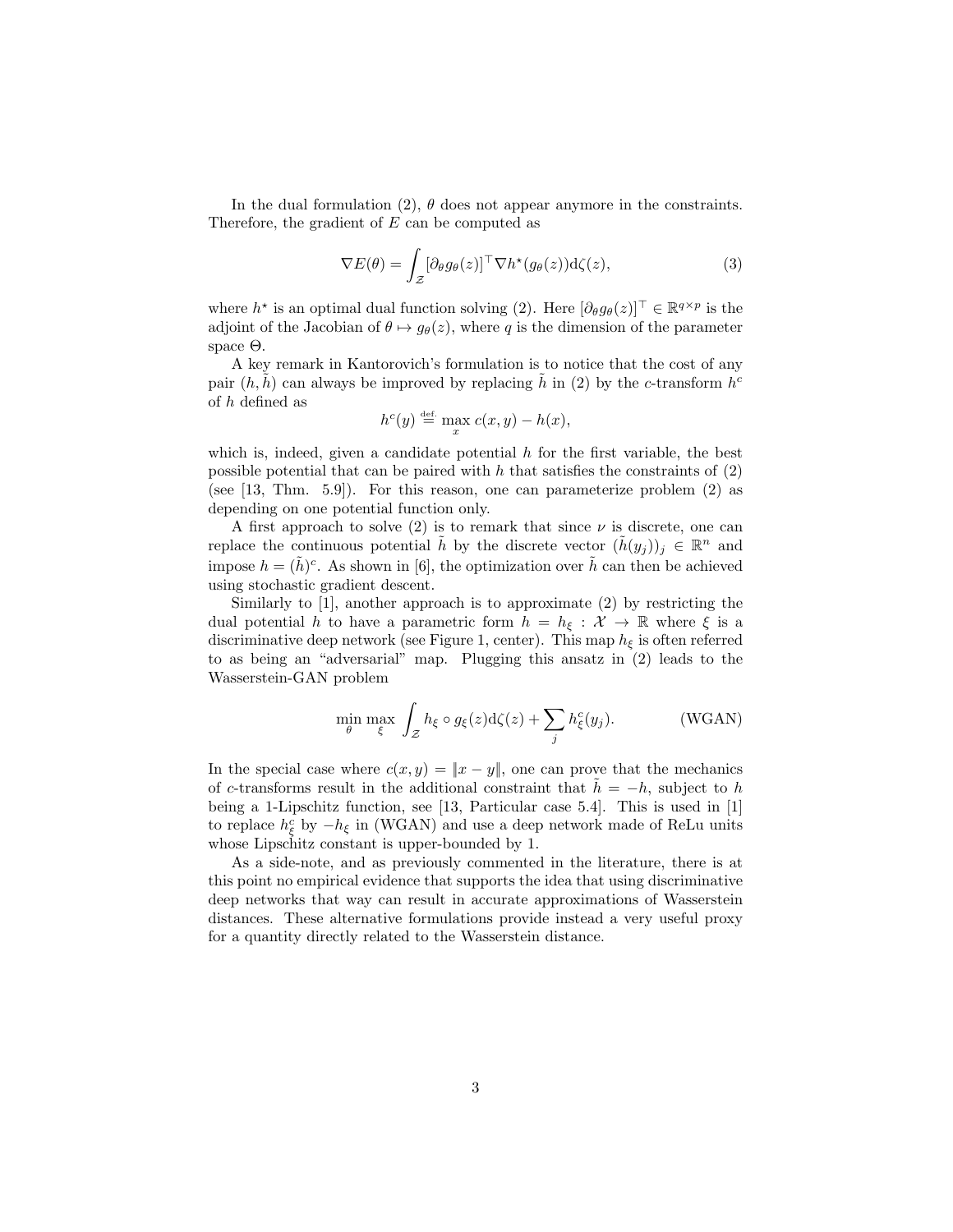# 3 Primal Formulation and VAE

Following [4, 7], in the special case of a generative model  $\mu_{\theta} = g_{\theta\sharp}\zeta$ , formula (1) can be conveniently re-written as

$$
E(\theta) = \min_{\pi \in \mathcal{P}(\mathcal{Z} \times \mathcal{X})} \left\{ \int_{\mathcal{Z} \times \mathcal{X}} c(g_{\theta}(z), y) \mathrm{d}\pi(z, y) ; P_{1\sharp}\pi = \zeta, P_{2\sharp}\pi = \nu \right\}.
$$
 (4)

This is advantageous because now  $\pi$  is defined over  $\mathcal{Z} \times \mathcal{X}$ , which is lowerdimensional than  $\mathcal{X} \times \mathcal{X}$ , and also because, as in Equation (2),  $\theta$  does not appear in the constraints either. This provides an alternative formula for the gradient of E:

$$
\nabla E(\theta) = \int_{\mathcal{Z} \times \mathcal{X}} [\partial_{\theta} g_{\theta}(z)]^{\top} \nabla_1 c(g_{\theta}(z), y) \mathrm{d} \pi^{\star}(z, y), \tag{5}
$$

where  $\pi^*$  is an optimal coupling solving (4). Here  $\nabla_1 c(x, y) \in \mathbb{R}^p$  denotes the gradient of c with respect to the first variable.

[4] suggests to look for couplings  $\pi$  with a parametric form. A simple way to achieve this is to restrict couplings  $\pi$  to those of the form

$$
\pi_{\xi} \stackrel{\text{\tiny def.}}{=} \sum_{j} \delta_{(f_{\xi}(y_j), y_j)} \in \mathcal{P}(\mathcal{Z} \times \mathcal{X}),
$$

where  $f_{\xi}: \mathcal{X} \to \mathcal{Z}$  is a parametric "encoding" map (typically a deep network), see Figure 1, right. This  $\pi_{\xi}$  satisfies by construction the marginal constraint  $P_{2\sharp}\pi = \nu$ , but in general it cannot satisfy the other constraint  $P_{1\sharp}\pi = \zeta$  (because  $P_{1\sharp}\pi_{\xi}$  is discrete while  $\zeta$  is not). So following [4], it makes sense to consider a relaxed "unbalanced" formulation (in the sense of [5]) of the form

$$
E_{\lambda}(\theta) = \min_{\pi} \left\{ \int_{\mathcal{Z} \times \mathcal{X}} c(g_{\theta}(z), y) d\pi(z, y) + \lambda D(P_{1\sharp}\pi|\zeta) ; P_{2\sharp}\pi = \nu \right\}, \quad (6)
$$

where  $D(\cdot|\cdot)$  is some distance or divergence between positive measures on  $\mathcal Z$  and  $\lambda > 0$  a relaxation parameter.

Plugging the ansatz  $\pi = \pi_{\xi}$  in (6), one obtains the Wasserstein-VAE formulation

$$
\min_{(\theta,\xi)} \Delta_{\nu}(g_{\theta} \circ f_{\xi}, \mathrm{Id}_{\mathcal{X}}) + \lambda D(f_{\xi \sharp} \nu | \zeta), \tag{WVAE}
$$

where  $\Delta_{\nu}(\varphi, \text{Id}_{\mathcal{X}})$  is the cost measuring the deviation of a map  $\varphi : \mathcal{X} \to \mathcal{X}$  to identity

$$
\Delta_{\nu}(\varphi, \mathrm{Id}_{\mathcal{X}}) \stackrel{\text{\tiny def.}}{=} \int_{\mathcal{X}} c(\varphi(y), y) \mathrm{d}\nu(y) = \frac{1}{n} \sum_{j=1}^{n} c(\varphi(y_j), y_j).
$$

Such a cost is usually associated with the Monge formulation of optimal transport [10], whose original motivation was to find an optimal map under that cost that would be able to push forward a given measure onto another  $[12, \S1.1]$ .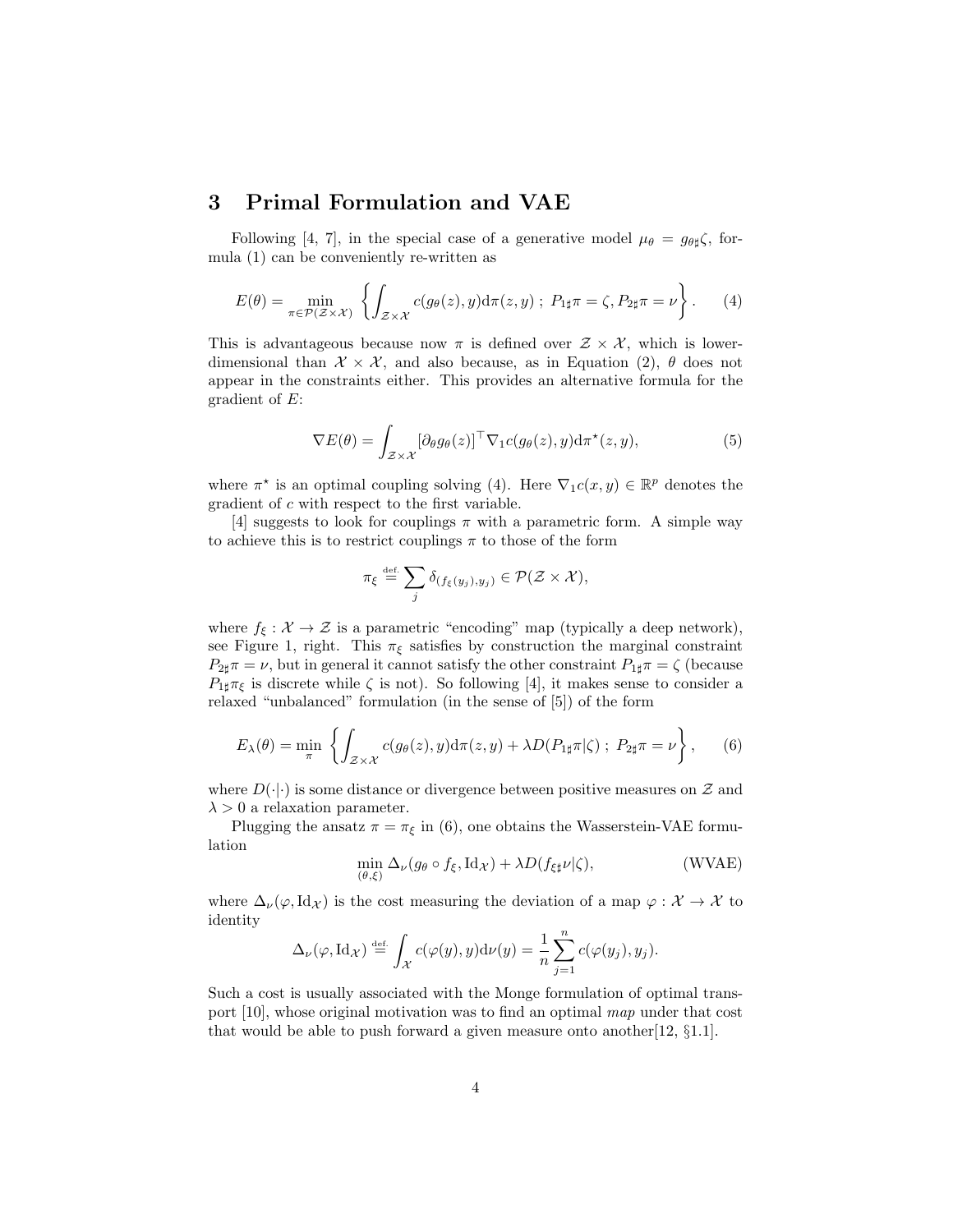# 4 Conclusions

The WGAN and WVAE formulations are very different, and are in some sense dual one of each other. For GAN, the couple  $(g_{\theta}, h_{\xi})$  should be thought as a (primal, dual) pair (often referred to as adversarial pair, which is reminiscent of game theory saddle points). For VAE, the couple  $(f_{\xi}, g_{\theta})$  is rather an (encoding, decoding) pair, and both have the flavour of transportation maps.

In sharp contrast to the primal gradient formula (5) which only requires integrating against an optimal coupling  $\pi^*$ , the dual gradient formula (3) involves the integration of the *gradient* of an optimal potential  $h^*$ . The latter tends to be more unstable and thus necessitates accurate optimization sub-iterations to obtain an optimal dual potential  $h^*$  [6] or an approximation  $h_{\xi}^*$  within a restricted parametric class [1]. This is somehow inline with the empirical observation that training VAE is more stable than training GAN. One should however bear in mind that, although both formulations can be motivated by the same minimum Kantorovitch estimation problem (MKE-GM), they define quite different estimators. In particular, GAN is often credited for producing less blurry outputs when used for image generation.

Denoting  $\theta_{MKE}$ ,  $\theta_{WGAN}$  and  $\theta_{WVAE}$  the solutions of (MKE-GM), (WGAN) and (WVAE), one has in the limit  $\lambda \to +\infty$  (to cancel the bias due to the marginal constraint relaxation),

$$
E(\theta_{\text{wGAN}}) \leqslant E(\theta_{\text{mke}}) \leqslant E(\theta_{\text{wvae}}).
$$

[4] furthermore mentions that in the "non-parametric limit" (i.e. when the number of parameters appearing in  $\xi$  tends to  $+\infty$ , and also letting  $\lambda \to +\infty$ ), the gap between the estimators should vanish. Indeed,  $h_{\xi}$  and  $f_{\xi}$  should capture the desired optimal map in the limit and one thus recovers the true solution to (MKE-GM). While it would be interesting from a theoretical perspective to prove and quantify such a claim, it is unclear wether it would be useful for the practitioner. Indeed, the convergence rate might be slow, so that in practice one can be quite far from this non-parametric limit. One could even argue that this limit may give poor estimators for complicated datasets, so that parameterizing the maps and using non-convex optimization solvers lead instead to a beneficial and implicit regularization of these estimators.

# References

- [1] Martin Arjovsky, Soumith Chintala, and Léon Bottou. Wasserstein GAN. Preprint 1701.07875, Arxiv, 2017.
- [2] Federico Bassetti, Antonella Bodini, and Eugenio Regazzini. On minimum Kantorovich distance estimators. Statistics  $\mathcal{B}$  probability letters, 76(12):1298–1302, 2006.
- [3] Espen Bernton, Pierre E Jacob, Mathieu Gerber, and Christian P Robert.